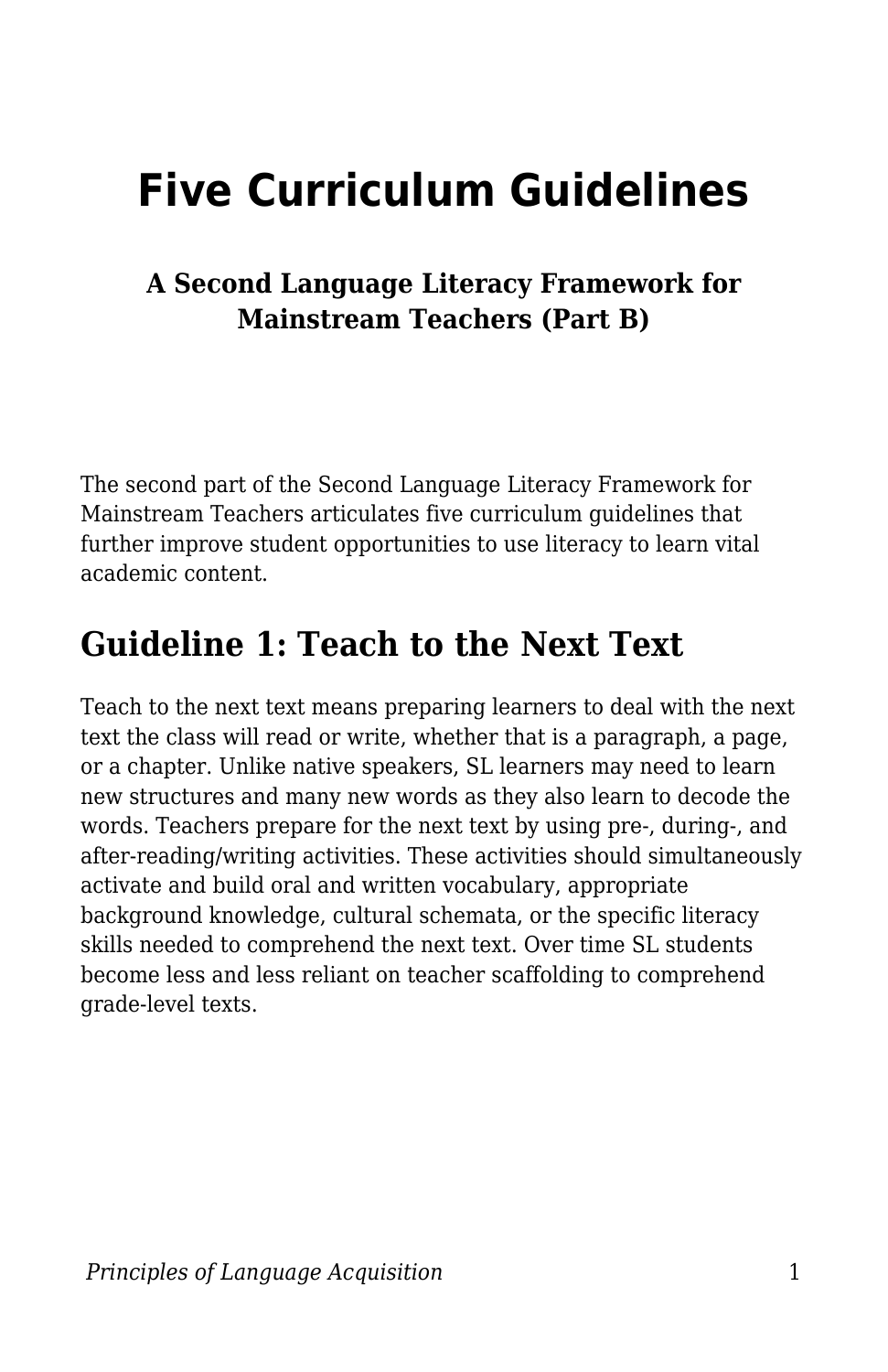## **Guideline 2: Provide for Broad Extensive Reading**

Theoreticians and practitioners alike have observed that one learns to read by reading. Provide for broad extensive reading means that teachers frequently give students time to read, write, and discuss texts from a wide range of genres and about a broad spectrum of ideas. Stanovich (1986), among others, has said that learners who find reading and writing easy and fun tend to read and write a lot, and students who struggle to read or write tend to avoid literacy activities and fail to improve. SL students need significant and successful reading experiences each day. Teachers support such success by acquiring an abundance of reading materials, at various levels of readability, tied to their curriculum concepts and themes. Teachers should be able to recommend magazine articles, web sites, books, novels, poetry, editorials, or newspapers to read based on what they know about student experience, interest, and skill in reading. Extended periods of reading, when paired with opportunities to discuss and write responses, promote students' general vocabulary knowledge and build literacy skills in word recognition, fluency, and comprehension.

#### **Guideline 3: Support Narrow Reading of Academic Texts**

Support narrow reading of academic texts (expository texts) refers to the strategy of focusing content instruction so that the learner gets repeated, intensive, and in-depth exposure to a limited range of needed concepts, ideas, and vocabulary. It requires that teachers make critical decisions about which vocabulary, concepts, writing, and thinking skills are essential for students to develop and build upon across time. Arranging course content thematically allows students to read several texts and write several assignments on the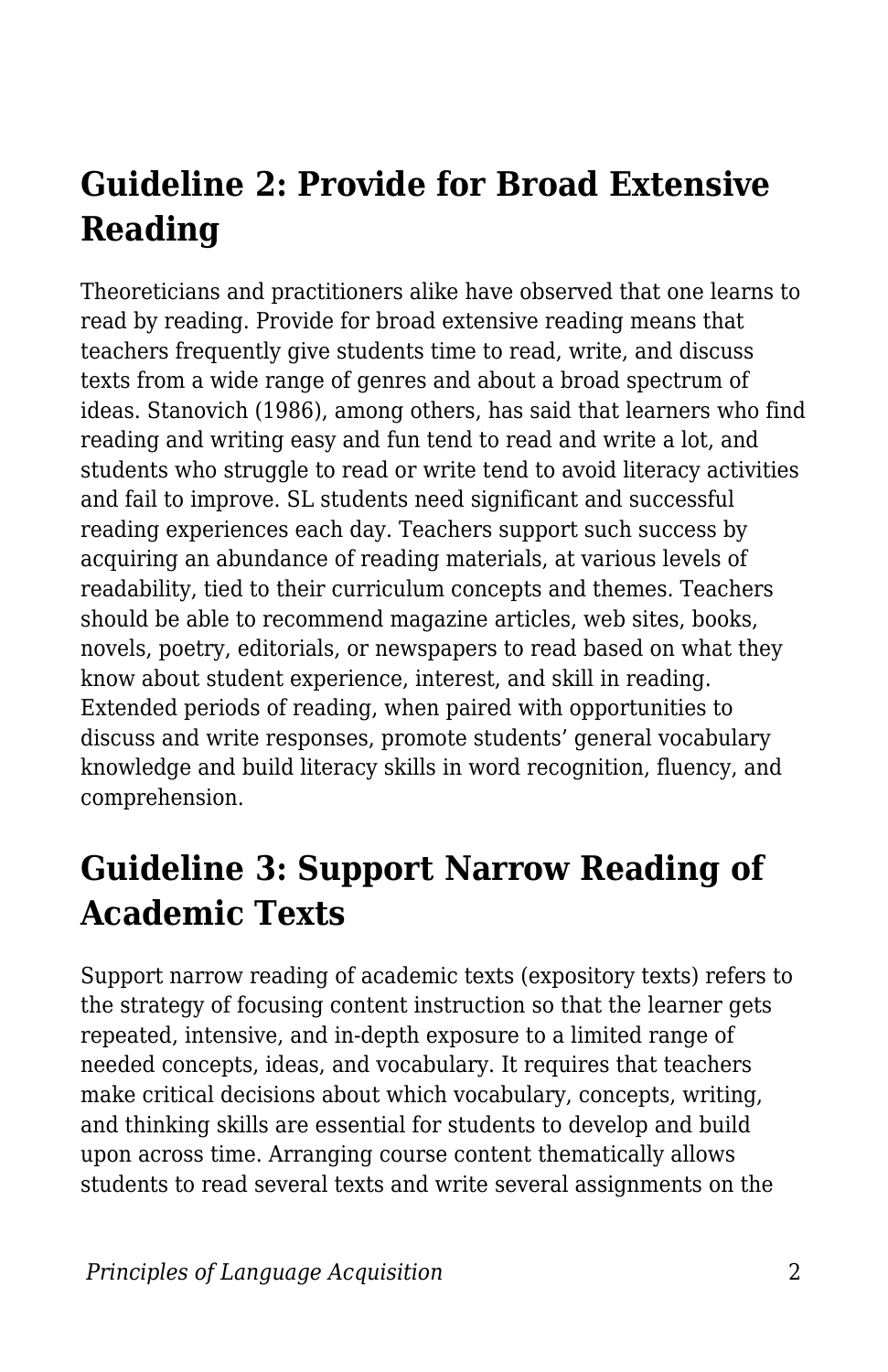same or related subjects repeatedly over a relatively short period of time. Through narrow reading of academic texts, SL students learn how to read for information and in the process are more likely to learn the content knowledge and academic vocabulary needed for academic achievement.

## **Guideline 4: Focus on Academic Vocabulary**

Focus on academic vocabulary means that teachers provide multiple opportunities in multiple contexts for students to understand and communicate using the critical academic vocabulary of a discipline. For SL students, fluency and flexibility in the use of academic vocabulary are often the gatekeepers for academic success. Focusing on academic vocabulary does not mean presenting endless lists of vocabulary. Instead, it means the teacher determines what vocabulary is essential, what activities would naturally elicit student production of target vocabulary, what definitions might be added, and what concrete presentations (realia—objects, pictures, illustrations) would help make meaning clearer for the SL learner.

## **Guideline 5: Use and Produce Both Expository and Narrative Texts**

Use and produce both expository and narrative texts means teachers engage students in reading and writing both types of texts from the beginning of their development. Narrative (short stories, novels, poetry, biographies) and expository (descriptions, news reports, opinions, cause/effect, thesis/proof, etc.) texts generally differ in purpose (to entertain vs. to inform), in structure (chronological vs. hierarchical), in sentence-level grammar (Biber, Johansson, Leech, Conrad, & Finegan, 1999), and in vocabulary. If learners are exposed to narrative texts alone, there will be major gaps in their general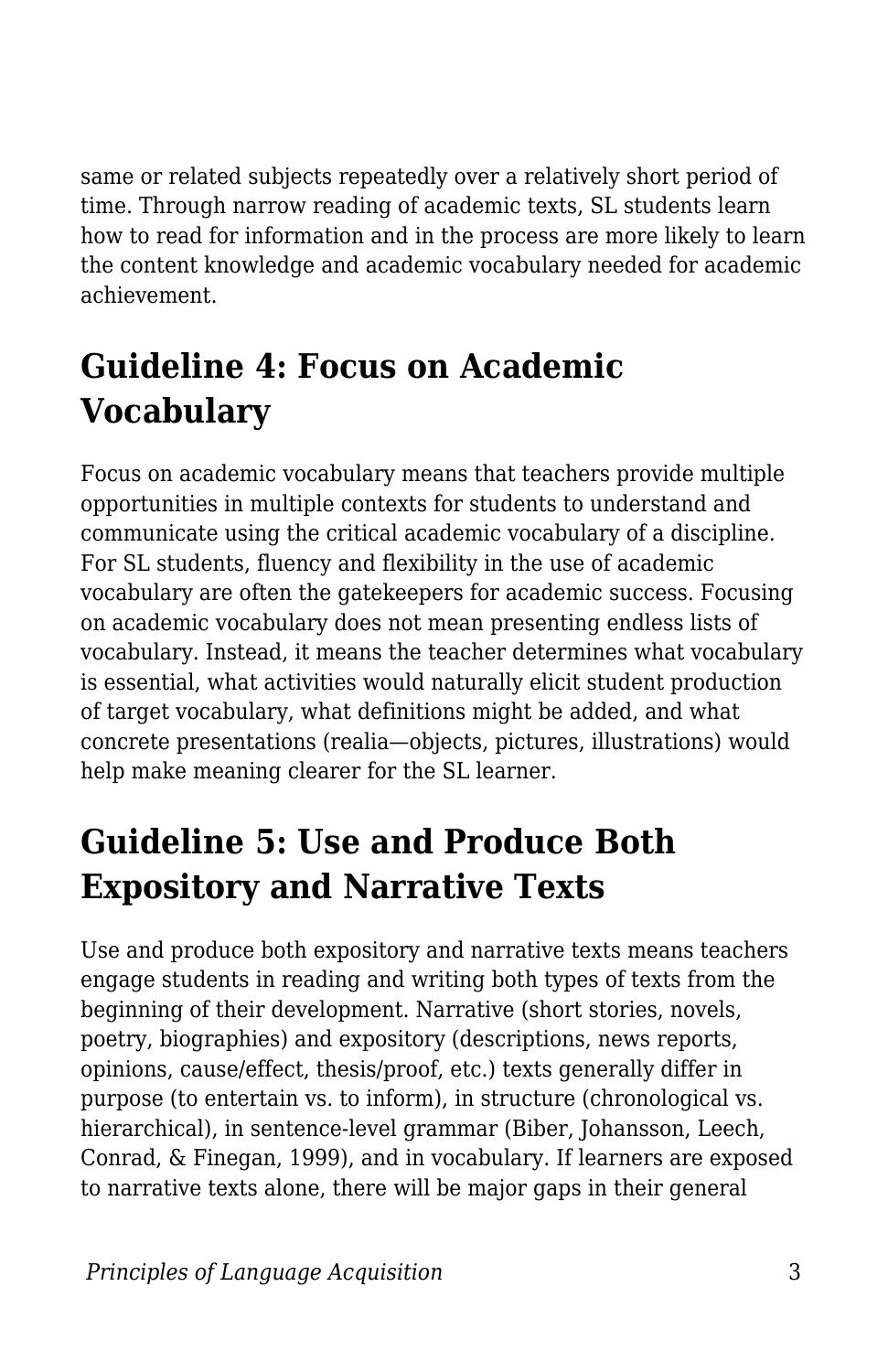academic vocabulary knowledge and in their knowledge of domainspecific vocabulary (Gardner, 1999). As teachers plan activities, they should remember that narrative texts can frame and position expository ones. Expository texts can provide rich descriptive detail to inform students' production of narratives. Using both types of texts helps learners develop the ability to read and write for different purposes and adjust strategies accordingly.

## **Conclusion**

Mainstream teachers play a vital role in the academic success of SL students. This two-part framework for second language literacy has been developed with the mainstream educator in mind. It is comprised of three concepts, six principles, and five curriculum guidelines that help teachers promote literacy development in service of content learning. This framework represents what we know about second language literacy development and highlights what we as ESOL professionals need to share with our public school colleagues.

#### **References**

Biber, D., Johansson, S., Leech, G., Conrad, S., & Finegan, E. (1999). *Longman grammar of spoken and written English*. New York: Long- man.

Cummins, J. (2000). *Language, power and pedagogy: Bilingual children in the crossfire*. Clevedon, UK: Multilingual Matters.

Gardner, D. (1999). *Vocabulary acquisition through reading: Assessing the lexical composition of theme-based text collections in upperelementary education*. Unpublished doctoral dissertation, Northern Arizona University, Flagstaff.

Krashen, S. D. (1982). *The input hypothesis: Issues and implications*.

*Principles of Language Acquisition* 4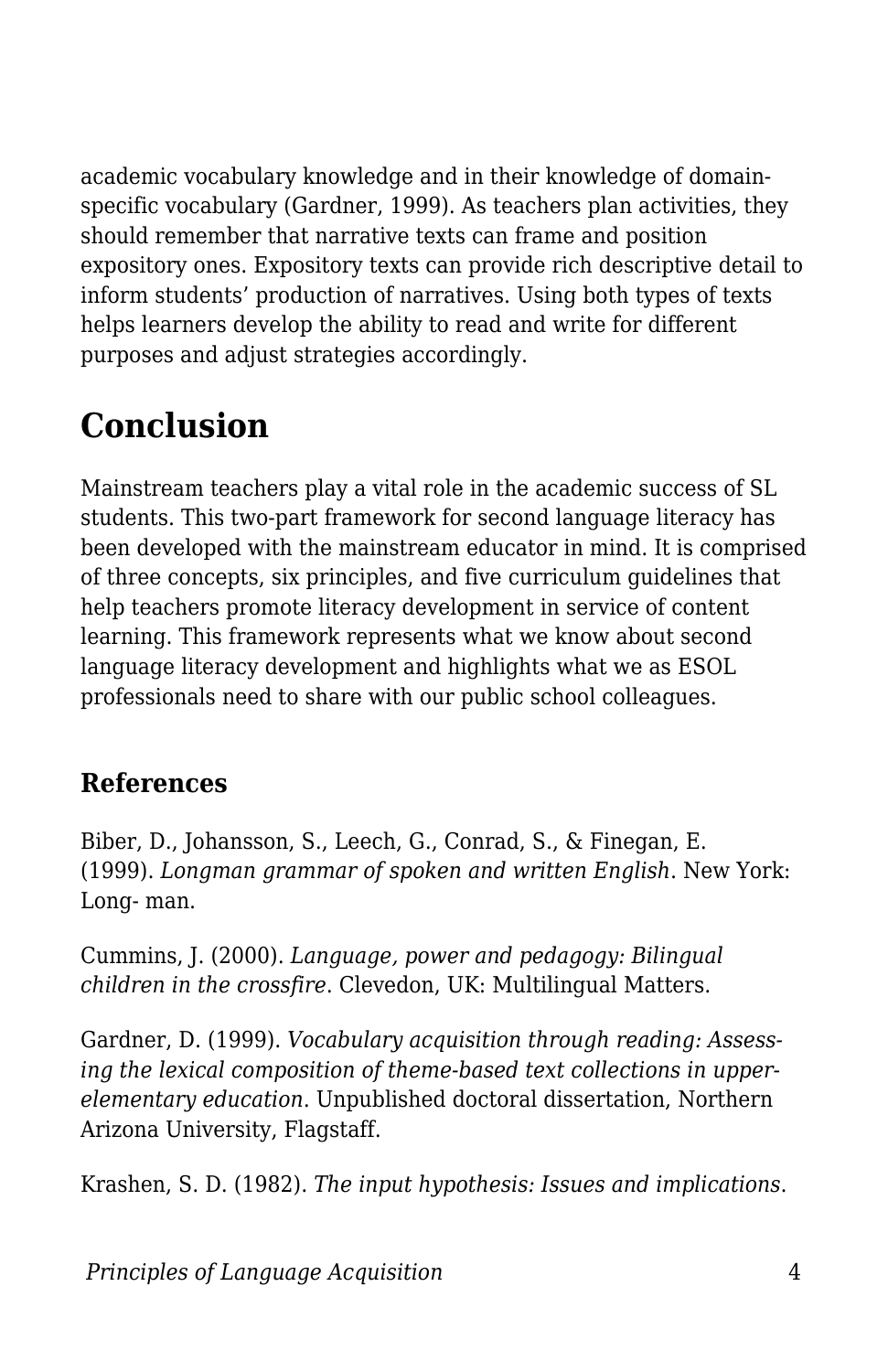London: Longman.

Stanovich, K. (1986). Matthew effects in reading: Some consequences of individual differences in the acquisition of literacy. *Read- ing Research Quarterly*, *21*, 360–407.

Swain, M. (1995). Three functions of output in second language learning. In G. Cook & B. Seidlhofer (Eds.), *Principles and practice in applied linguistics: Studies in honor of H. G. Widdowson* (pp. 125–144). Oxford, UK: Oxford University.

Vygotsky, L. S. (1978). *Mind in society: The development of higher psychological processes* (M. Cole, V. John-Steiner, S. Scribner, & E. Souberman, Trans.). Cambridge, MA: Harvard University Press.

#### **Adapted with permission from:**

Teemant, A. & Pinnegar, S. (2007). *Understanding Langauge Acquisition Instructional Guide.* Brigham Young University-Public School Partnership.